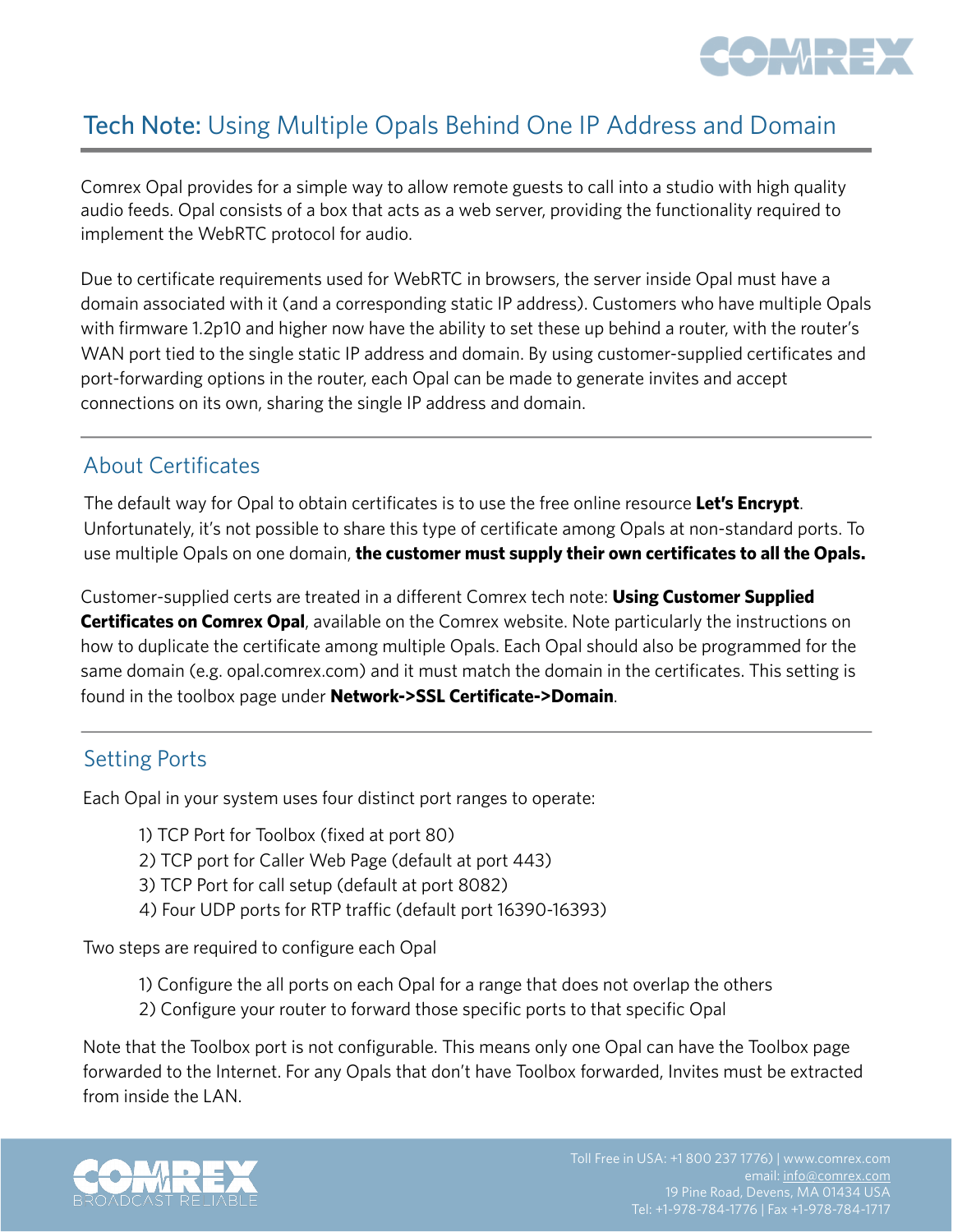

|                        | 255.255.255.0 |
|------------------------|---------------|
| <b>Ports</b>           |               |
| Call setup port        | 8084          |
| Caller web port        | 445           |
| RTP ports              | 16394 - 16397 |
| <b>SSL Certificate</b> |               |
|                        | opal.comre    |

*Fig. 1*

Fig 1 shows the Toolbox page at **Network->Ports**. Note that the port settings have been changed to values outside the range of the default ports. Of special note is the **RTP ports** setting. The value entered will be only the first port of the four port range. The settings then will reflect the entire range, including the next three higher ports. (Default RTP range is 16390-16393, while this unit is set to 16394-16397). The entire **RTP 4-port** range must not overlap the range set on any other Opals.

Once the new port ranges are set, the system will prompt you to press "reset". Do this and wait approximately 60 seconds to refresh the page and log in.

## Setting Up Your Router for Port Forwarding

Every router has different terminology for port forwarding in its menu system. We show a sample router in fig 2, where port forwarding options are available under the "gaming" menu.

| <b>GAMING RULES</b> |  |                  |  |                              |  |                                                                                |  |             |  |
|---------------------|--|------------------|--|------------------------------|--|--------------------------------------------------------------------------------|--|-------------|--|
|                     |  |                  |  |                              |  | Enable Name IP Address TCP Ports UDP Ports Schedule Inbound Filter Edit Delete |  |             |  |
|                     |  | opal a 10.0.0.10 |  | 8082, 443 16390-16393 Always |  | Allow All                                                                      |  | Θ           |  |
|                     |  | opal b 10.0.0.20 |  | 8084, 445 16394-16397 Always |  | Allow All                                                                      |  | $\bullet$ 8 |  |

*Fig. 2*